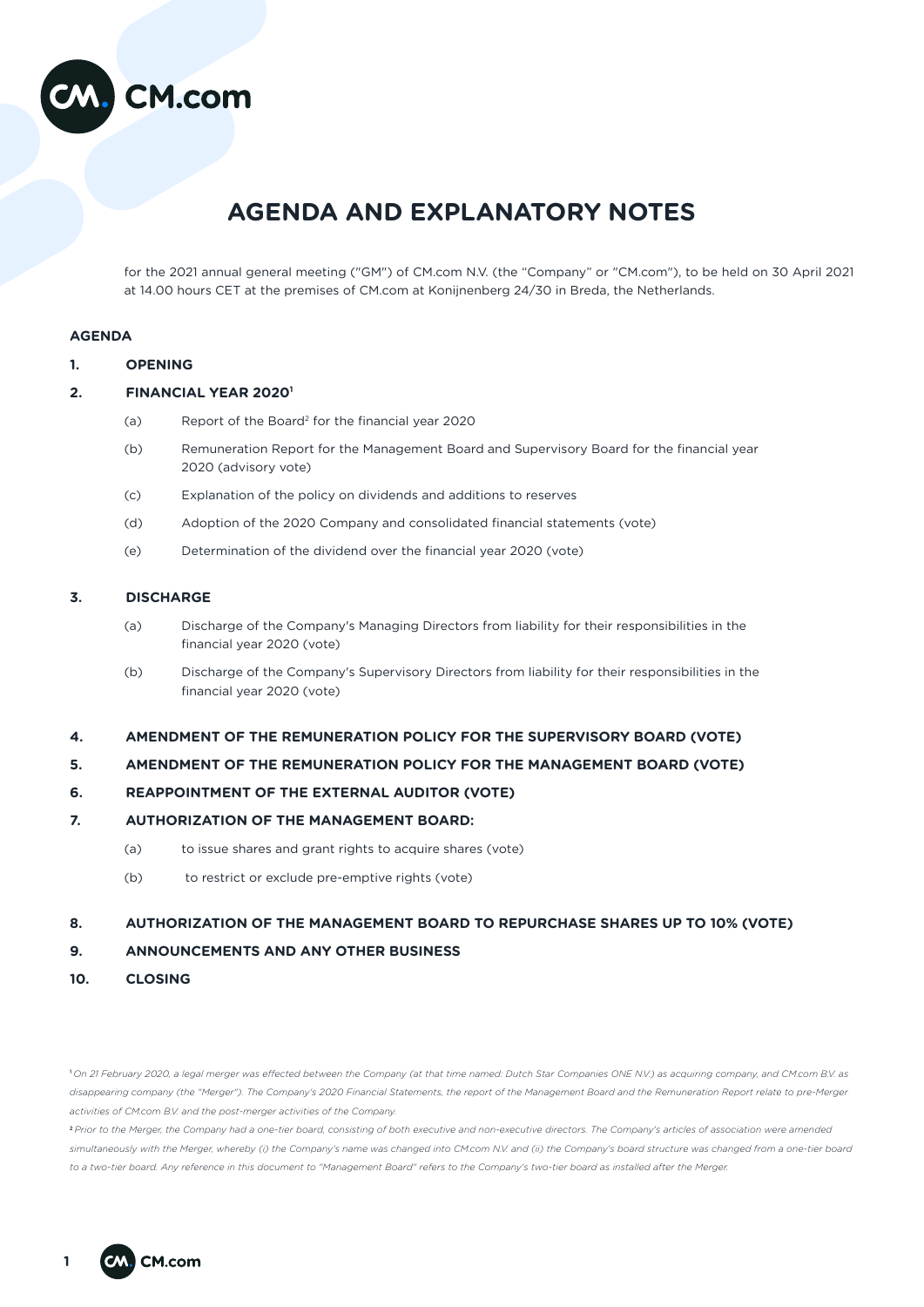## **EXPLANATORY NOTES TO THE AGENDA3**

#### Agenda item 2(a): Report of the Management Board for the financial year 2020

Presentation by the Management Board on the performance of the Company in 2020 and discussion on the report of the Management Board, which is included in the 2020 Annual Report on pages 24-95.

#### Agenda item 2(b): Remuneration Report for the Management Board and Supervisory Board for the financial year 2020

This item concerns an advisory vote on the Remuneration Report for the financial year 2020. The Remuneration Report reports on the implementation and execution over 2020 of the Remuneration Policy of the Management Board and the Remuneration Policy of the Supervisory Board (both policies can be found on our website: [https://www.cm.com/](https://www.cm.com/investor-relations/corporate-governance/)) [investor-relations/corporate-governance/\)](https://www.cm.com/investor-relations/corporate-governance/)). Information on the remuneration of the Management Board and Supervisory Board is included as "2020 Remuneration Report" on page 109 of the 2020 Annual Report. It is proposed to cast a favourable advisory vote in respect of this agenda item.

#### Agenda item 2(c): Explanation of the policy on dividends and additions to the reserves

The Management Board will give an explanation of the dividend policy of the Company applicable in the financial year 2020. In line with said dividend policy, the Company will not pay dividends.

#### Agenda item 2(d): Adoption of the 2020 Company and consolidated financial statements

It is proposed to adopt the Company and consolidated financial statements for the financial year 2020 as drawn up by the Management Board.

#### Agenda item 2(e): Determination of dividend over the financial year 2020

As no profit has been made in the financial year 2020, no profit will be distributed to the Company's shareholders nor will it be reserved. This is in line with the Company's dividend policy in place during the financial year 2020.

#### Agenda item 3(a): Discharge of the Company's Managing Directors from liability for their responsibilities in the

#### financial year 2020

It is proposed to discharge the Managing Directors in office in the financial year 2020 from all liability in relation to the exercise of their duties in the financial year 2020, to the extent such performance is apparent from the 2020 financial statements or other public disclosures prior to the adoption of the 2020 financial statements.

#### Agenda item 3(b): Discharge of the Company's Supervisory Directors from liability for their responsibilities in the

#### financial year 2020

It is proposed to discharge the Supervisory Directors in office in the financial year 2020 from all liability in relation to the exercise of their duties in the financial year 2020, to the extent such performance is apparent from the 2020 financial statements or other public disclosures prior to the adoption of the 2020 financial statements.

<sup>3</sup> The agenda with notes, the 2020 Annual Report (including 2020 Company and consolidated Financial Statements), the proposed revised remuneration policy for the *Supervisory Board and the proposed revised remuneration policy for the Management Board can be found on our website: h[ttps://www.cm.com/investor-relations/](https://www.cm.com/investor-relations/corporate-governance/) [corporate-governance/](https://www.cm.com/investor-relations/corporate-governance/), and are available for inspection at the Company's headquarters, Konijnenberg 30 in Breda, the Netherlands.*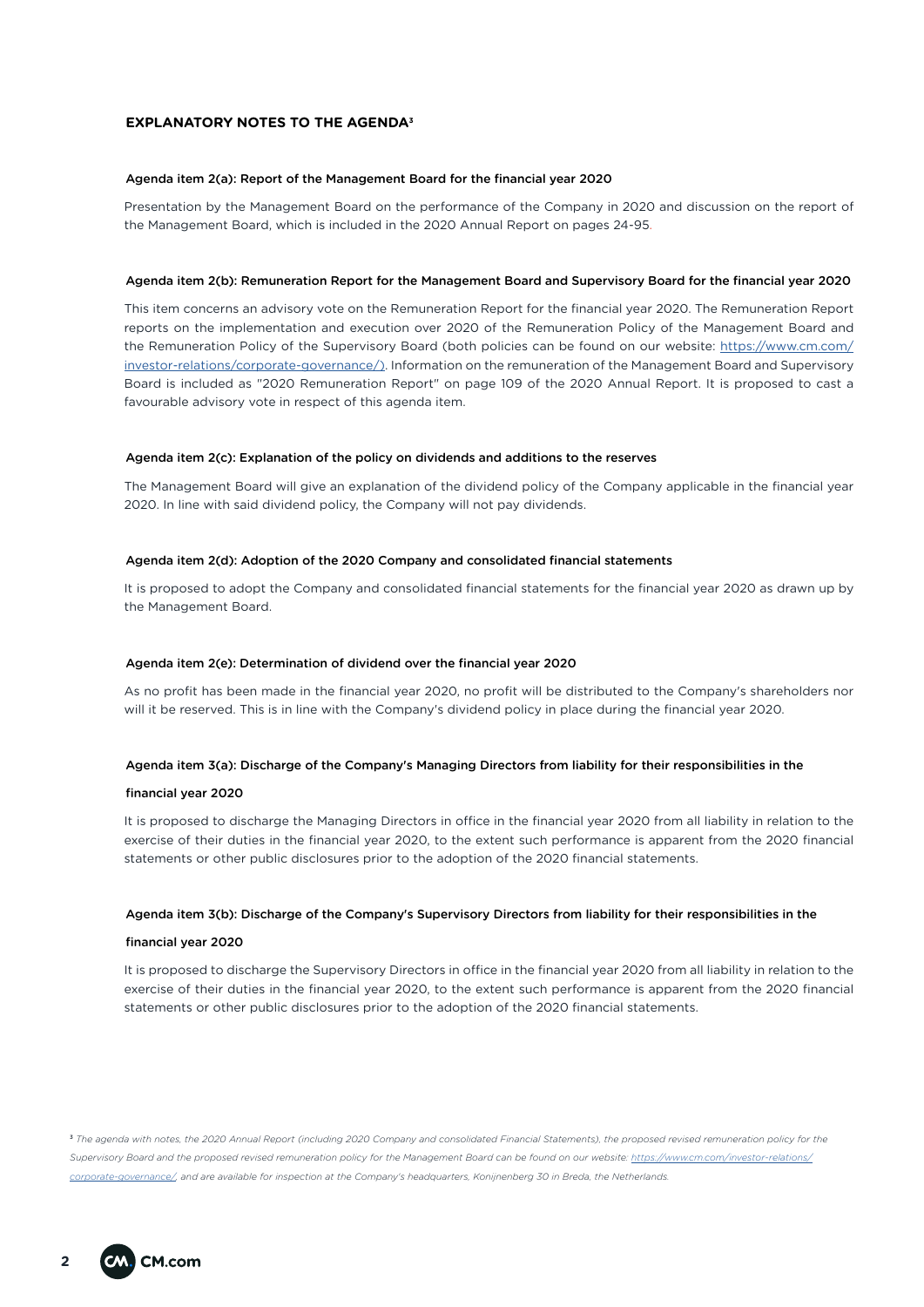#### Agenda item 4: Amendment of the Remuneration Policy for the Supervisory Board

It is proposed by the Supervisory Board, upon recommendation by of the Nomination, Selection and Remuneration Committee, to amend the remuneration policy for the Supervisory Board in accordance with the text that can be found on our website: [https://www.cm.com/investor-relations/corporate-governance/.](https://www.cm.com/investor-relations/corporate-governance/) The proposed amendments regard an increase of the annual fixed fees for (i) the chairman of the Supervisory Board to EUR 37,500 (ii) each other member of the Supervisory Board to EUR 22,500 (iii) each chairman of a committee of the Supervisory Board to EUR 2,750; and (iv) each other member of the Supervisory Board committees of EUR 2,250. These amendments are proposed following a benchmark study and in light of the changes to the Company profile, weight and duties as a listed company since February 2020. The proposed remuneration policy as uploaded on the Company's website contains a further explanation to the proposed changes. The Supervisory Board remuneration policy was last adopted at the general meeting on 20 February 2020.

#### Agenda item 5: Amendment of the Remuneration Policy for the Management Board

It is proposed by the Supervisory Board, upon recommendation by of the Nomination, Selection and Remuneration Committee, to amend the remuneration policy for the Management Board in accordance with the text that can be found on our website: <https://www.cm.com/investor-relations/corporate-governance/>. The proposed amendments provide more transparency and give further colour to the remuneration structure applicable to the Management Board. The enhanced framework and greater level of transparency have, however, not resulted in any substantive changes to the actual contents of the policy. The proposed remuneration policy as uploaded on the Company's website contains a further explanation to the proposed changes. The Management Board remuneration policy was last adopted at the general meeting on 30 April 2020.

#### Agenda item 6: Reappointment of the external auditor

The Supervisory Board, together with the Company's Audit Committee, has assessed the relationship with and performance of the external auditor. Based on this assessment, the Supervisory Board proposes to, upon recommendation by the Company's Audit Committee, reappoint Deloitte Accountants B.V. as the external auditor of the Company for the financial year 2021. The audit will be carried out under the responsibility of mr. Jan Hendriks, partner at Deloitte Accountants B.V.

#### Agenda item 7(a): Authorisation of the Management Board to issue shares and grant rights to acquire shares

It is proposed to authorise the Management Board to, with approval of the Supervisory Board, issue shares or grant rights to acquire shares in the share capital of the Company. This authorisation will apply for a period of 18 months from the date of the this GM, i.e. until and including 30 October 2022, and is limited to a maximum of 20% of the issued share capital of the Company as per 30 April 2021 for general purposes, with due observance of the applicable statutory provisions. When this authorisation is approved, the current authorisation will no longer be utilised.

The authority to issue shares or grant rights to acquire shares for general purposes is intended for any purpose, including in respect of share-based compensation plans for employees and Managing Directors of the Company, to react in a timely and flexible manner in the context of mergers, acquisitions and/or (strategic) alliances and to provide the possibility to react in a timely and flexible manner in respect of the financing of the Company.

#### Agenda item 7(b): Authorisation of the Management Board to restrict or exclude pre-emptive rights in connection

#### with agenda item 7(a)

It is proposed to authorise the Management Board for a period of 18 months from the date of this GM, i.e. until and including 30 October 2022, to, with approval of the Supervisory Board, restrict or exclude pre-emptive rights in relation to the issue of shares or grant of rights to acquire shares in the share capital of the Company in connection with agenda item 7(a) with due observance of the applicable statutory provisions. When this authorisation is approved, the current authorisation will no longer be utilised.